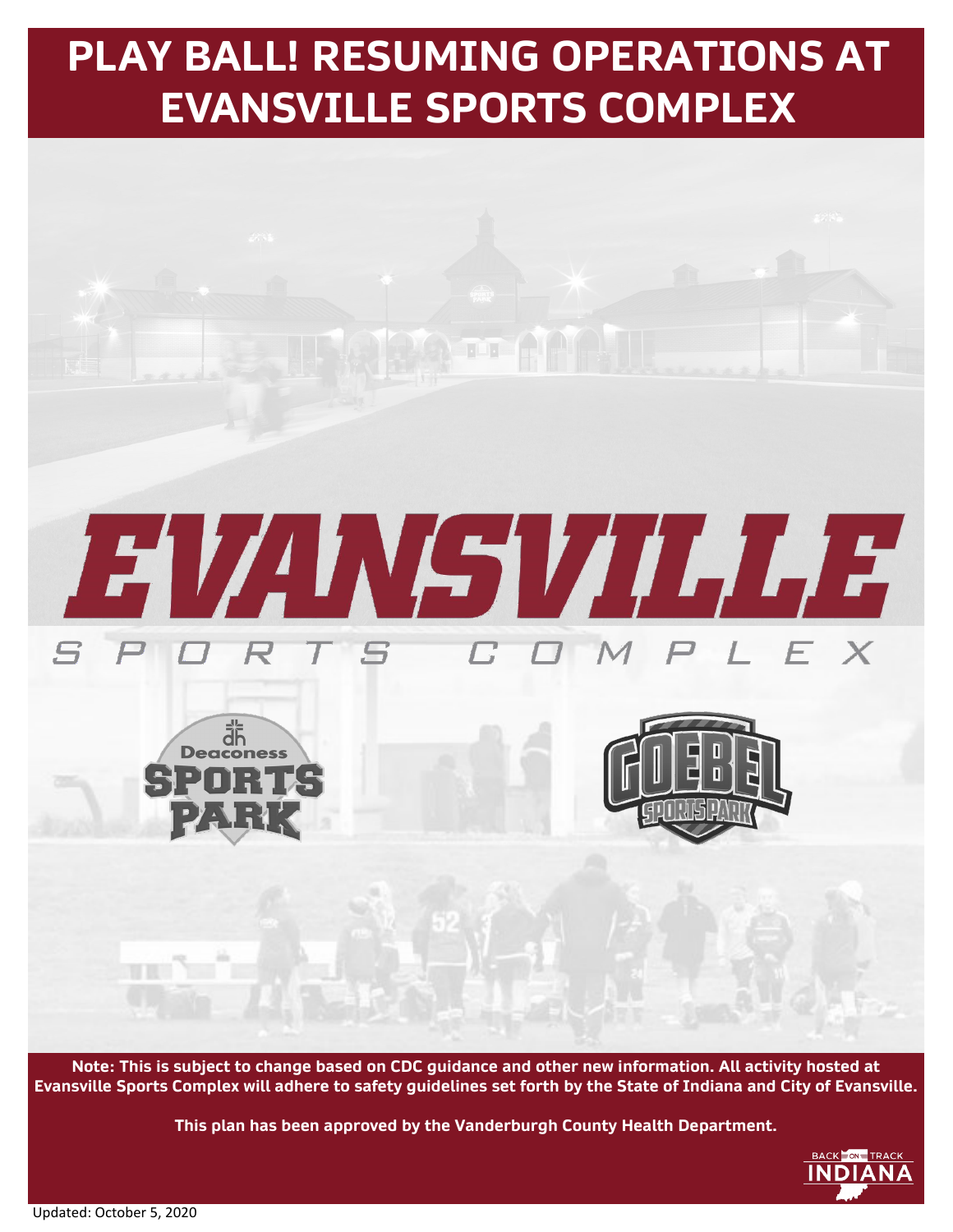### **STEP THREE GUIDELINES**

| <b>FACILITY</b><br><b>GUIDELINES</b> | Resume games on a modified basis.<br>Scheduling parameters will be<br>provided to organizers; gaps between<br>games to move crowds in and out of<br>the facility, establish designated warm<br>up areas to maximize social<br>distancing.<br>Parents and spectators are able to<br>attend on a modified basis. Bleacher<br>seating is open, though social<br>distancing signage is posted in those<br>areas and highly encouraged.<br>Concessions will be available. | Ensure all cleaning and sanitization<br>requirements are met.<br>Encourage CDC Safety Protocols.<br>There is signage throughout the park,<br>stickers on the ground, and<br>announcements on the PA system<br>throughout the entire event. |
|--------------------------------------|----------------------------------------------------------------------------------------------------------------------------------------------------------------------------------------------------------------------------------------------------------------------------------------------------------------------------------------------------------------------------------------------------------------------------------------------------------------------|--------------------------------------------------------------------------------------------------------------------------------------------------------------------------------------------------------------------------------------------|
| <b>STAFF</b><br><b>GUIDELINES</b>    | All staff members are required to<br>wear facial coverings during all shifts.<br>Gloves are required for concessions<br>staff, and recommended for all other<br>staff members.<br>Concessions cashiers will work behind<br>a clear barrier to ensure both staff<br>and customer safety.                                                                                                                                                                              | All staff members will have their<br>temperature taken before the start of<br>each shift.                                                                                                                                                  |

**Note: This is subject to change based on CDC guidance and other new information. All activity hosted at Evansville Sports Complex will adhere to safety guidelines set forth by the State of Indiana and City of Evansville.** 

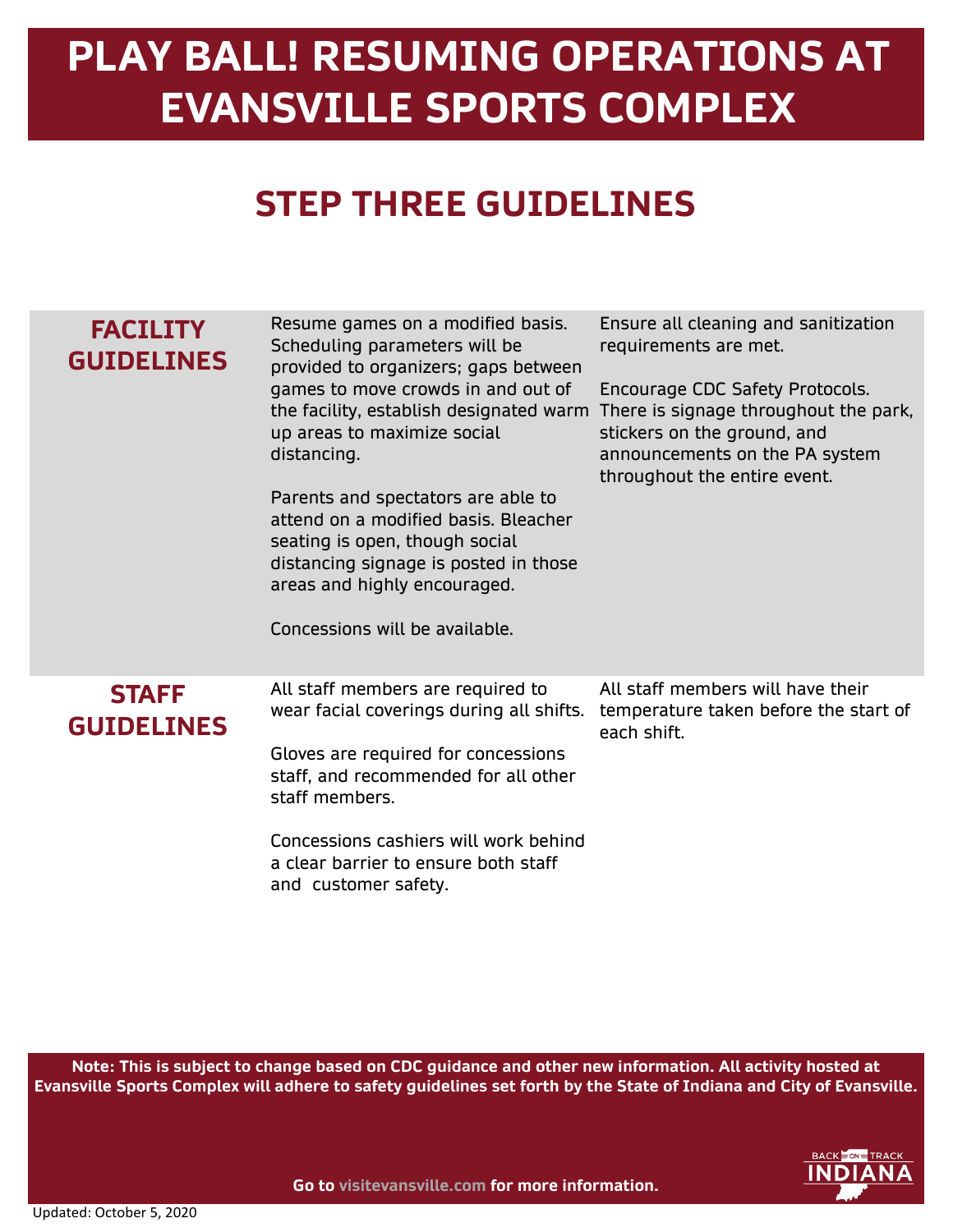### **Deaconess Sports Park Guidelines**

#### **Sanitation Details**

- Restrooms and Concession Stands sanitized each hour (records kept)
- Team benches sanitized between each game/ practice
- Bleacher seating, playgrounds, and picnic tables sanitized each day



#### **COVID-19 Details**

- Facial coverings required *\*see Step Two Facial Covering Requirements*
- Social distancing required
- Individuals 65 and over and those with known high-risk medical conditions are strongly encouraged to remain cautious inside the facility

#### **Facility Guidelines**

- Hand sanitizer stations located throughout the facility
- Front gates will remain open to ease the flow of people in and out of the park as well as reduce contact with common surfaces

**Note: This is subject to change based on CDC guidance and other new information. All activity hosted at Evansville Sports Complex will adhere to safety guidelines set forth by the State of Indiana and City of Evansville.** 

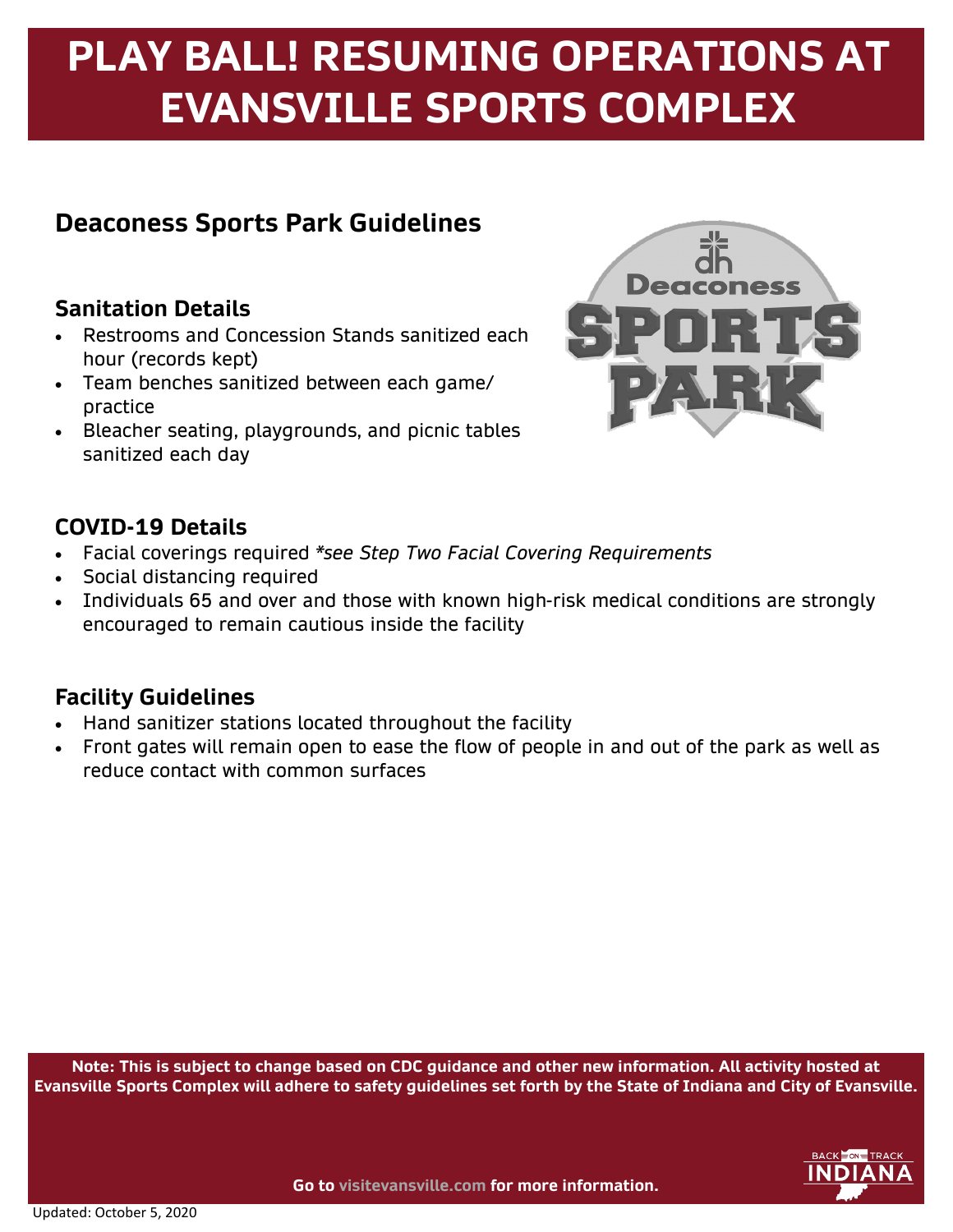### **Goebel Sports Park Guidelines**

#### **Sanitation Details**

- Restrooms and Concession Stands sanitized each hour (records kept)
- Team benches sanitized between each game/ practice
- Bleacher seating, playgrounds, and picnic tables sanitized each day



#### **COVID-19 Details**

- Facial coverings required *\*see Step Two Facial Covering Requirements*
- Social distancing required
- Individuals 65 and over and those with known high-risk medical conditions are strongly encouraged to remain cautious inside the facility

### **Facility Guidelines**

- Hand sanitizer stations located throughout the facility
- Main building doors will remain open to ease the flow of people in and out of the park as well as reduce contact with common surfaces

**Note: This is subject to change based on CDC guidance and other new information. All activity hosted at Evansville Sports Complex will adhere to safety guidelines set forth by the State of Indiana and City of Evansville.** 

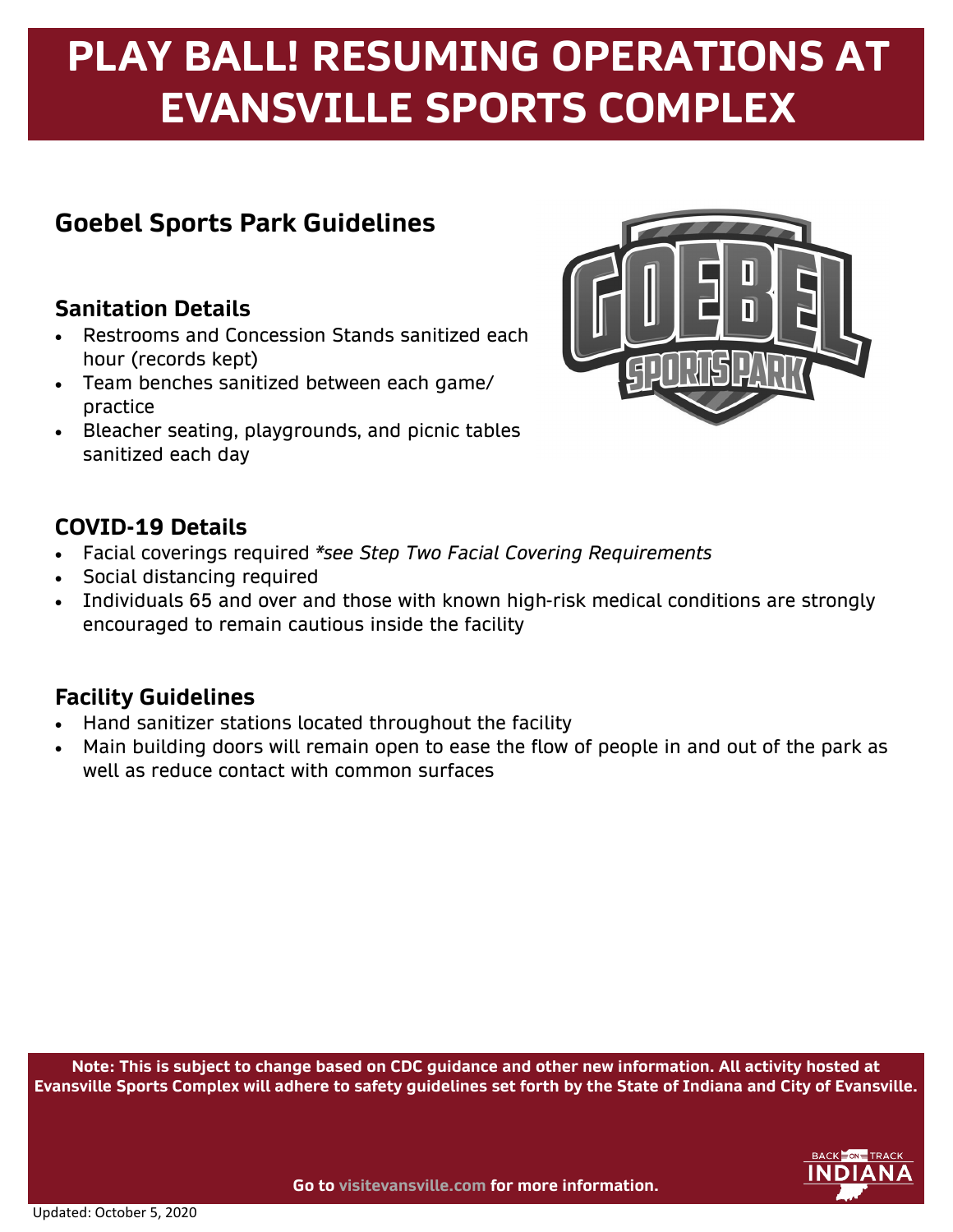### **PLAY BALL! RESUMING OPERATIONS AT EVANSVILLE SPORTS COMPLEX STEP THREE GUIDELINES**

- Parents and spectators allowed in the facility on a modified basis; bleacher seating is open, though social distancing is highly encouraged.
- Hand sanitizer stations located throughout the facility.
- Restrooms & Concessions open following social distancing guidelines; will be sanitized throughout each day.
- Benches/dugout surfaces sanitized throughout each day.
- Drinking fountains closed; no team water coolers permitted.
- Batting cages available; **do not** move front toss nets.
- Soccer/Lacrosse goals may be used; **do not** move goals.
- Playground/picnic areas open.
- Facial coverings required. *\*See following page*
- Social distancing required.
- Individuals 65 and over and those with known high-risk medical conditions are strongly encouraged to remain cautious inside the facility.

**Note: This is subject to change based on CDC guidance and other new information. All activity hosted at Evansville Sports Complex will adhere to safety guidelines set forth by the State of Indiana and City of Evansville.**